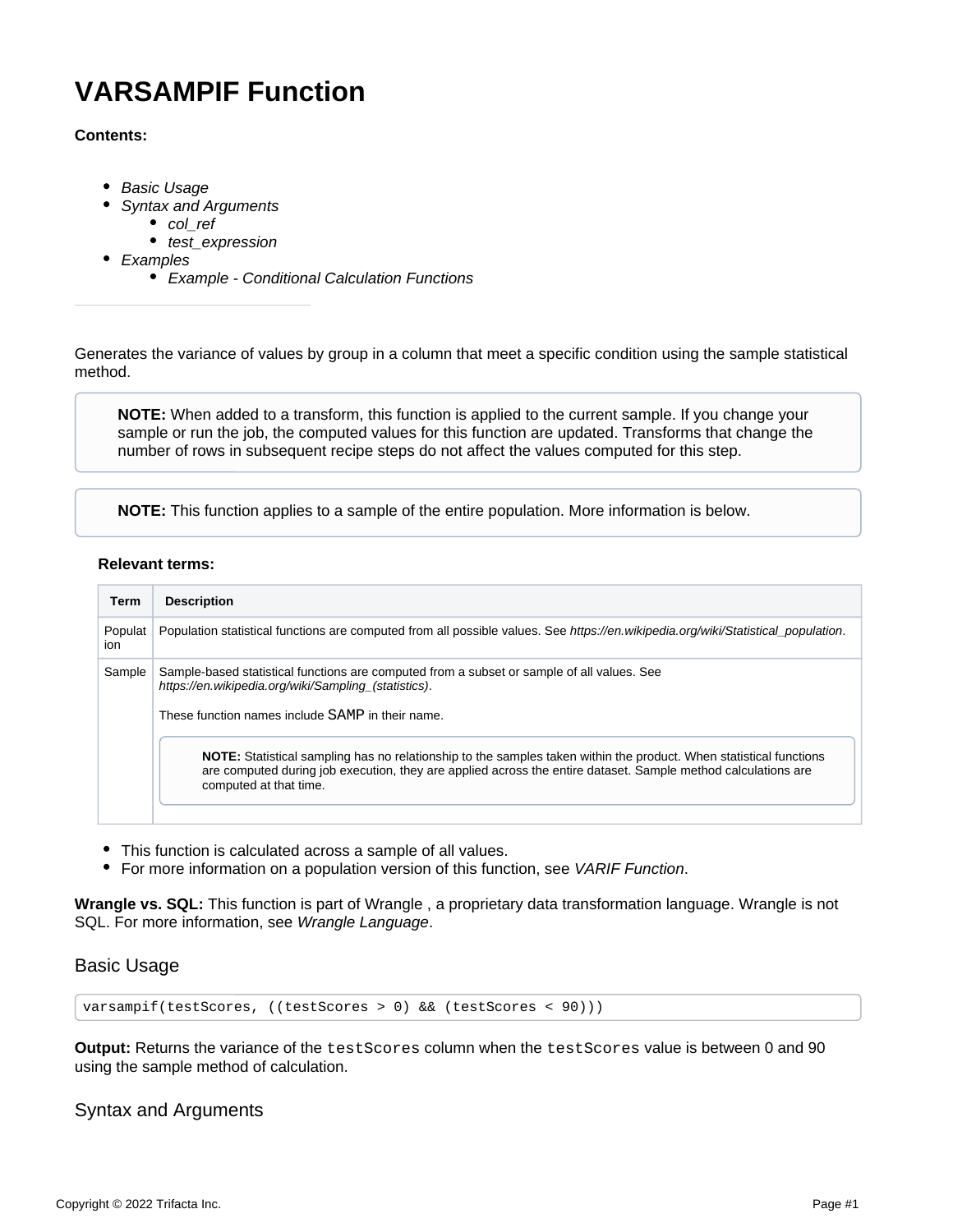varsampif(col\_ref, test\_expression) [group:group\_col\_ref] [limit:limit\_count]

| Argument            | <b>Required?</b> | Data Type | <b>Description</b>                                          |  |
|---------------------|------------------|-----------|-------------------------------------------------------------|--|
| col ref             |                  | string    | Reference to the column you wish to evaluate.               |  |
| test_expression   Y |                  | string    | Expression that is evaluated. Must resolve to true or false |  |

For more information on syntax standards, see [Language Documentation Syntax Notes](https://docs.trifacta.com/display/AWS/Language+Documentation+Syntax+Notes).

For more information on the group and limit parameters, see [Pivot Transform](https://docs.trifacta.com/display/AWS/Pivot+Transform).

#### <span id="page-1-0"></span>**col\_ref**

Name of the column whose values you wish to use in the calculation. Column must be a numeric (Integer or Decimal) type.

#### **Usage Notes:**

| <b>Required?</b> | Data Type                                         | <b>Example Value</b> |
|------------------|---------------------------------------------------|----------------------|
| Yes              | String that corresponds to the name of the column | myValues             |

#### <span id="page-1-1"></span>**test\_expression**

This parameter contains the expression to evaluate. This expression must resolve to a Boolean (true or false) value.

#### **Usage Notes:**

| <b>Required?</b> | Data Type                                             | <b>Example Value</b>                             |
|------------------|-------------------------------------------------------|--------------------------------------------------|
| Yes              | String expression that evaluates to true or fa<br>lse | (LastName == 'Mouse' && FirstName ==<br>'Mickev' |

## <span id="page-1-2"></span>Examples

```
Tip: For additional examples, see Common Tasks.
```
#### <span id="page-1-3"></span>**Example - Conditional Calculation Functions**

This example shows some of the statistical functions that use the sample method of computation.

#### **Functions**:

| Item                                | <b>Description</b>                                                                                                          |
|-------------------------------------|-----------------------------------------------------------------------------------------------------------------------------|
| <b>STDEVSAMP</b><br><b>Function</b> | Computes the standard deviation across column values of Integer or Decimal type using the sample statistical method.        |
| VARSAMP                             | Computes the variance among all values in a column using the sample statistical method. Input column can be of Integer or   |
| Function                            | Decimal. If no numeric values are detected in the input column, the function returns 0.                                     |
| <b>STDEVSAMP</b>                    | Generates the standard deviation of values by group in a column that meet a specific condition using the sample statistical |
| IF Function                         | method.                                                                                                                     |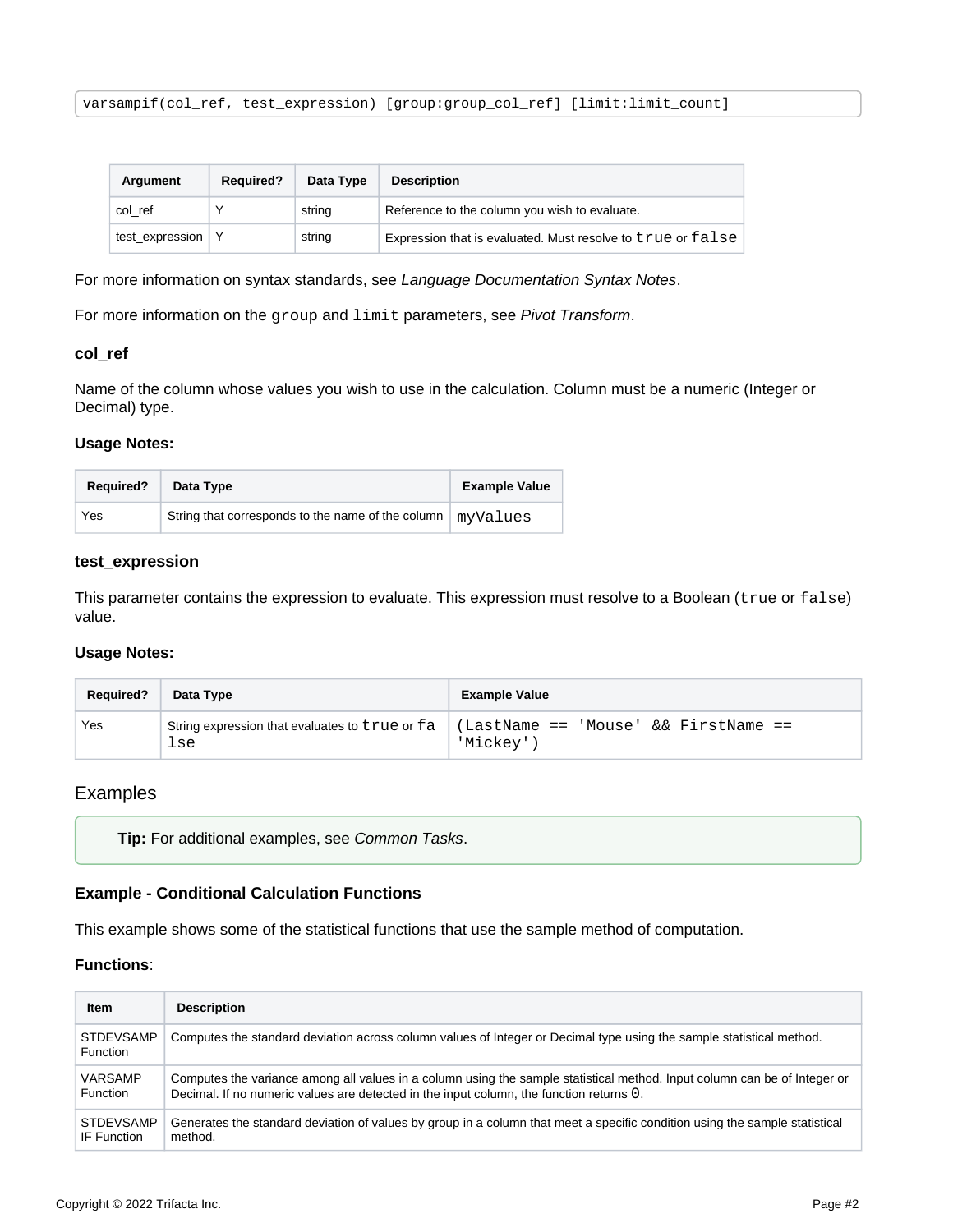| <b>VARSAMPIF</b><br><b>Function</b> | Generates the variance of values by group in a column that meet a specific condition using the sample statistical method. |
|-------------------------------------|---------------------------------------------------------------------------------------------------------------------------|
| <b>ROUND</b>                        | Rounds input value to the nearest integer. Input can be an Integer, a Decimal, a column reference, or an                  |
| <b>Function</b>                     | expression. Optional second argument can be used to specify the number of digits to which to round.                       |

## **Source:**

Students took tests on three consecutive Saturdays:

| <b>Student</b> | Date     | <b>Score</b> |
|----------------|----------|--------------|
| Andrew         | 11/9/19  | 81           |
| Bella          | 11/9/19  | 84           |
| Christina      | 11/9/19  | 79           |
| David          | 11/9/19  | 64           |
| Fllen          | 11/9/19  | 61           |
| Fred           | 11/9/19  | 63           |
| Andrew         | 11/16/19 | 73           |
| Bella          | 11/16/19 | 88           |
| Christina      | 11/16/19 | 78           |
| David          | 11/16/19 | 67           |
| Ellen          | 11/16/19 | 87           |
| Fred           | 11/16/19 | 90           |
| Andrew         | 11/23/19 | 76           |
| Bella          | 11/23/19 | 93           |
| Christina      | 11/23/19 | 81           |
| David          | 11/23/19 | 97           |
| Ellen          | 11/23/19 | 97           |
| Fred           | 11/23/19 | 91           |

# **Transformation:**

You can use the following transformations to calculate standard deviation and variance across all dates using the sample method. Each computation has been rounded to three digits.

| <b>Transformation Name</b>                       | New formula        |  |  |
|--------------------------------------------------|--------------------|--|--|
| Parameter: Formula type                          | Single row formula |  |  |
| round(stdevsamp(Score), 3)<br>Parameter: Formula |                    |  |  |
| 'stdevSamp'<br>Parameter: New column<br>name     |                    |  |  |
|                                                  |                    |  |  |
| <b>Transformation Name</b>                       | New formula        |  |  |